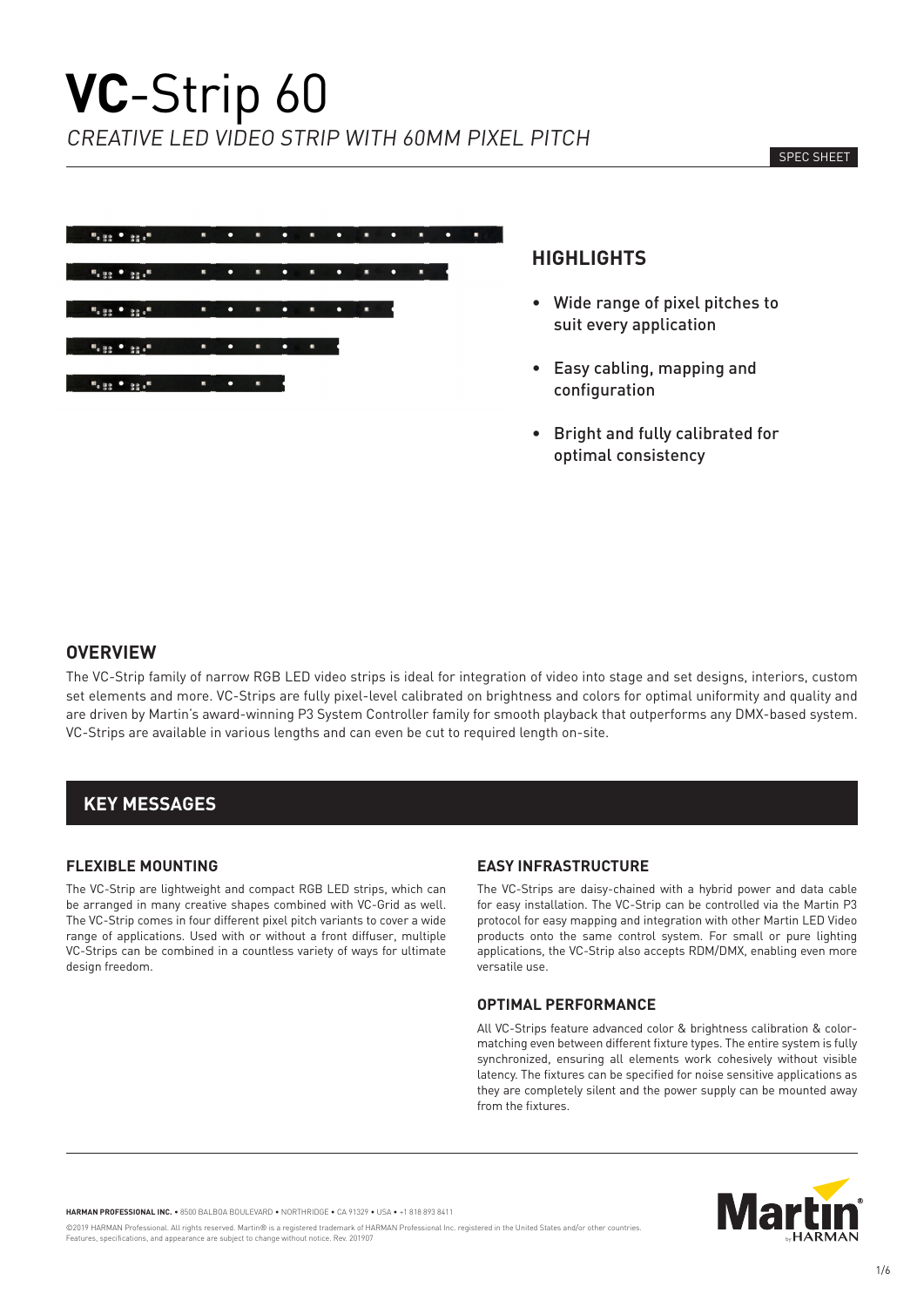#### SPEC SHEET

# **FEATURES**

- 8/4 individually controllable pixels
- 60 mm pixel pitch
- 750 nits of brightness
- High-quality, 16-bit per color image processing technology
- Pixel-level brightness and color calibration for optimal image quality
- P3/DMX controllable (automatic protocol detection)
- Intuitive mapping and addressing via P3 System Controller
- Combined power/data input (single cable for power and data input)
- Combined power/data thru (to daisy-chain up to 63 VC-Strip 60s)
- Supported by integrated power and data processor (P3 PowerPort 1500) and simple cabling system
- Length of VC-Strip can be customized on-site (simple cutting) to fit integration needs
- Compatible with VC-Grid 60

# **ORDERING INFORMATION**

• VC-Strip™ 4x1 60 RGB ...................................................P/N 90357490

#### **RELATED ITEMS**

- Martin P3™ PowerPort 1500 .........................................P/N 90721040
- Martin™ IP66 PSU 240 W external power supply unit..P/N 90760330
- Martin P3-050™ System Controller ..............................P/N 90721090
- Martin P3-150™ System Controller ..............................P/N 90721015
- Martin P3-300™ System Controller .............................. P/N 90721060
- Martin P3-PC™ System Controller................................P/N 90721030





**HARMAN PROFESSIONAL INC.** • 8500 BALBOA BOULEVARD • NORTHRIDGE • CA 91329 • USA • +1 818 893 8411

©2019 HARMAN Professional. All rights reserved. Martin® is a registered trademark of HARMAN Professional Inc. registered in the United States and/or other countries. Features, specifications, and appearance are subject to change without notice. Rev. 201907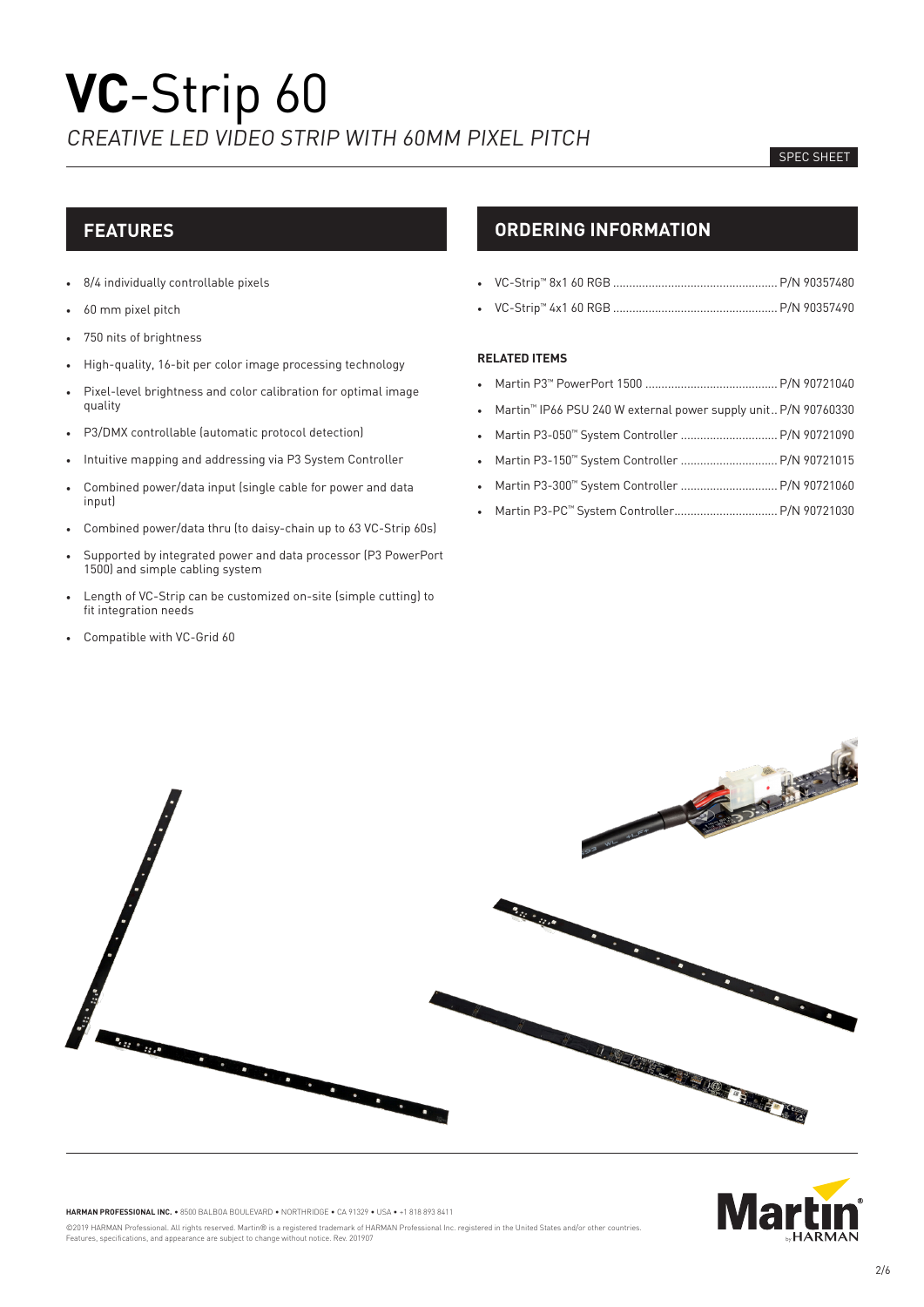#### SPEC SHEET

# **ORDERING INFORMATION ACCESSORIES**

#### **INPUT CABLES:**

- P3 via P3 PowerPort 1500
- Power+Data Adapter XLR4-PCB, 0.25 m (0.9 ft.)...... P/N 91616035
- DMX via Martin IP66 PSU • Power+Data Adapter XLR5+Martin PSU-XLR4, 0.25 m (0.9 ft.)............................................................ P/N 91616039
- DMX via Generic PSU • Power+Data Adapter XLR5+Power-XLR4, 0.25 m (0.9 ft.)............................................................ P/N 91616037
- DMX via P3 PowerPort 1500 • Power+Data Adapter XLR5+XLR4-XLR4,
- 0.25 m (0.8 ft.)............................................................ P/N 91616038

#### **LINK CABLES:**

- Power+Data Cable PCB-PCB, 200 mm (7.9 in.) ........ P/N 91616025
- Power+Data Cable PCB-PCB, 400 mm (15.8 in.) ...... P/N 91616026
- Power+Data Cable PCB-PCB, 600 mm (23.7 in.) ...... P/N 91616027
- Power+Data Cable PCB-PCB, 800 mm (31.5 in.) ..... P/N 91616028
- Power+Data Cable PCB-PCB, 1000 mm (39.4 in.) .... P/N 91616029

#### **EXTENSION CABLES:**

- Power+Data Cable XLR4-XLR4, 1 m (3.3 ft.) ............. P/N 91616030
- Power+Data Cable XLR4-XLR4, 2.5 m (8.2 ft.) .......... P/N 91616031
- Power+Data Cable XLR4-XLR4, 5 m (16.4 ft.) ........... P/N 91616032
- Power+Data Cable XLR4-XLR4, 10 m (32.8 ft.) ......... P/N 91616033
- Power+Data Cable XLR4-XLR4, 25 m (82.1 ft.) ......... P/N 91616034

#### **OUTPUT/THROUGHPUT CABLES:**

- Power+Data Adapter PCB-XLR4, 0.25 m (0.9 ft.)...... P/N 91616036
- Power+Data Adapter XLR4-XLR5, 0.25 m (0.9 ft.)..... P/N 91616040

#### **CABLE WITHOUT CONNECTORS:**

- Power+Data Cable, Rental, 100 m (328.1 ft.) ............ P/N 91616045
- Power+Data Cable, Install CMX, 100 m (328.1 ft.)..... P/N 91616060
- Power+Data Cable, Install LSZH, 100 m (328.1 ft.)... P/N 91616017

Refer to system diagram for infrastructure details

# **MOUNTING OPTIONS**





**HARMAN PROFESSIONAL INC.** • 8500 BALBOA BOULEVARD • NORTHRIDGE • CA 91329 • USA • +1 818 893 8411

©2019 HARMAN Professional. All rights reserved. Martin® is a registered trademark of HARMAN Professional Inc. registered in the United States and/or other countries. Features, specifications, and appearance are subject to change without notice. Rev. 201907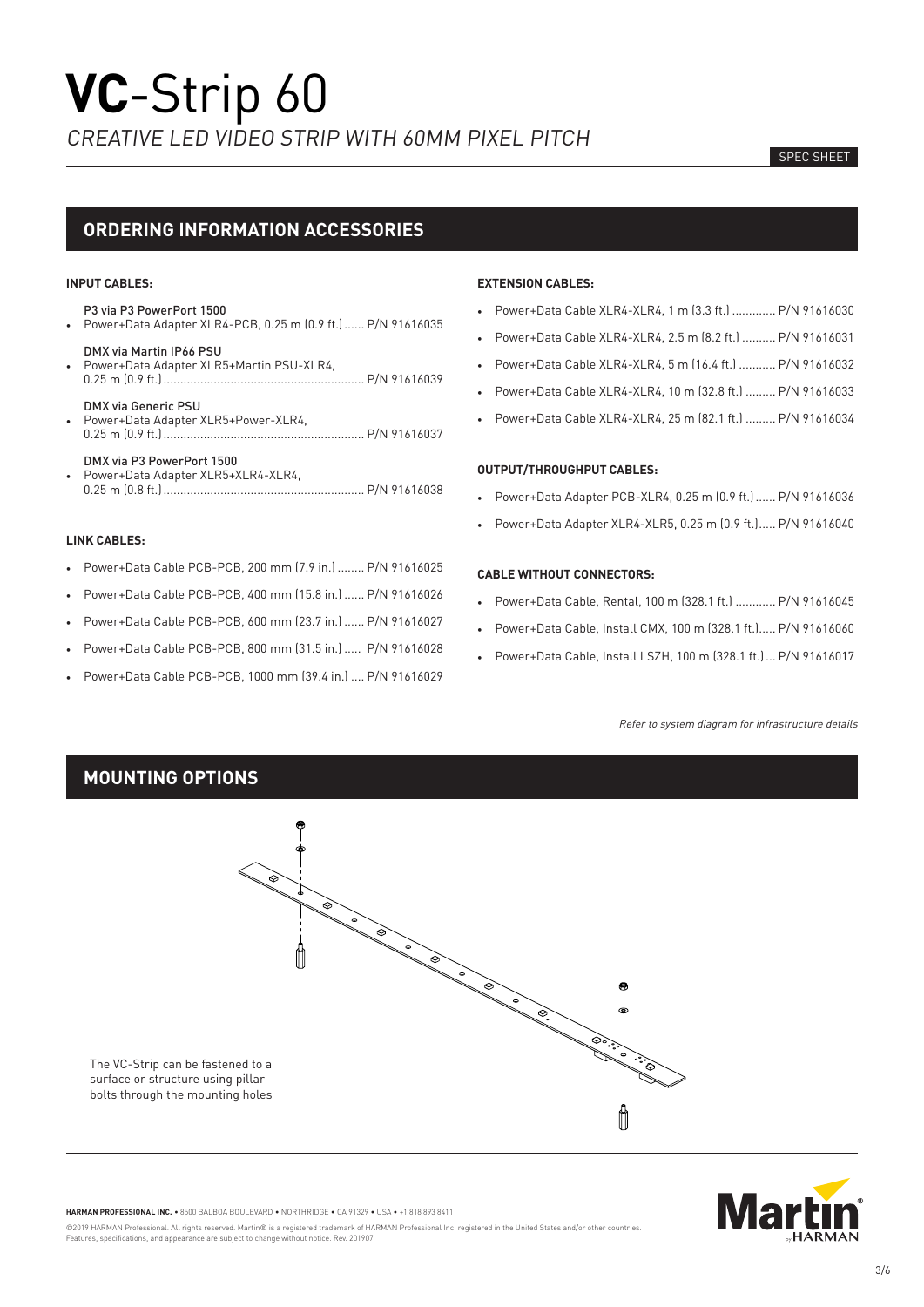#### SPEC SHEET

# **TECHNICAL SPECIFICATIONS**

### **CONTROL AND PROGRAMMING**

|                                             | P3 PowerPort 1500™ and/or DMX    |
|---------------------------------------------|----------------------------------|
|                                             |                                  |
|                                             | color                            |
|                                             |                                  |
|                                             | controller                       |
|                                             | 12: Module mode (all models) = 3 |
| Color and intensity calibration Pixel-level |                                  |
|                                             |                                  |
|                                             |                                  |
|                                             |                                  |

## **CONTROL/USER INTERFACE**

| and reset device |
|------------------|

## **OPTICS**

Minimum LED lifetime.............................. 50,000 hours (to >70% luminous output)\* \*Figure obtained under manufacturer's test conditions

#### **PHOTOMETRIC DATA**

| Luminous intensity, calibrated mode 750 Nit |  |
|---------------------------------------------|--|
| Total max output (8x1) 60 lumen             |  |
| Total max output [4x1] 30 lumen             |  |
|                                             |  |

## **P3 VIDEO PROCESSING**

| Color Temperature Control 2000K-11000K  |  |
|-----------------------------------------|--|
|                                         |  |
|                                         |  |
|                                         |  |
|                                         |  |
|                                         |  |
| Color Gamut Control  Fully controllable |  |
| LED aging correction Built-in           |  |

## **CONSTRUCTION**

| RoHS compliant |  |
|----------------|--|

## **INSTALLATION**

| Maximum number of VC-Strip <sup>™</sup> 8x1 |  |
|---------------------------------------------|--|
| Maximum number of VC-Strip <sup>™</sup> 4x1 |  |

### **CONNECTIONS**

## **ELECTRICAL**

|                                                                                                                                         | or external PSU |
|-----------------------------------------------------------------------------------------------------------------------------------------|-----------------|
| Peak power consumption<br>(at full intensity, full white) 8x1 model 4 W; 4x1 model 2 W                                                  |                 |
| Typical power consumption<br>[with typical video content]  8x1 model 1.5 W; 4x1 model 0.7 W                                             |                 |
| Figures for typical video content are indicative only and will vary.<br>Power consumption figures include cable and assume a 50 m chain |                 |

## **THERMAL**

| Maximum ambient temperature                                                                  |                       |
|----------------------------------------------------------------------------------------------|-----------------------|
| Minimum ambient temperature                                                                  |                       |
| Peak heat dissipation (calculated,<br>at full intensity, full white)  8x1 model 14 BTU/hr.;  | 4x1 model 7 BTU/hr.   |
| Typical heat dissipation (calculated,<br>with typical video content]  8x1 model 5.5 BTU/hr.; | 4x1 model 2.5 BTU/hr. |

Figures for typical video content are indicative only and will vary.

## **APPROVALS**

| FN 61000-3-3 |
|--------------|
|              |
|              |





**HARMAN PROFESSIONAL INC.** • 8500 BALBOA BOULEVARD • NORTHRIDGE • CA 91329 • USA • +1 818 893 8411

©2019 HARMAN Professional. All rights reserved. Martin® is a registered trademark of HARMAN Professional Inc. registered in the United States and/or other countries.<br>Features, specifications, and appearance are subject to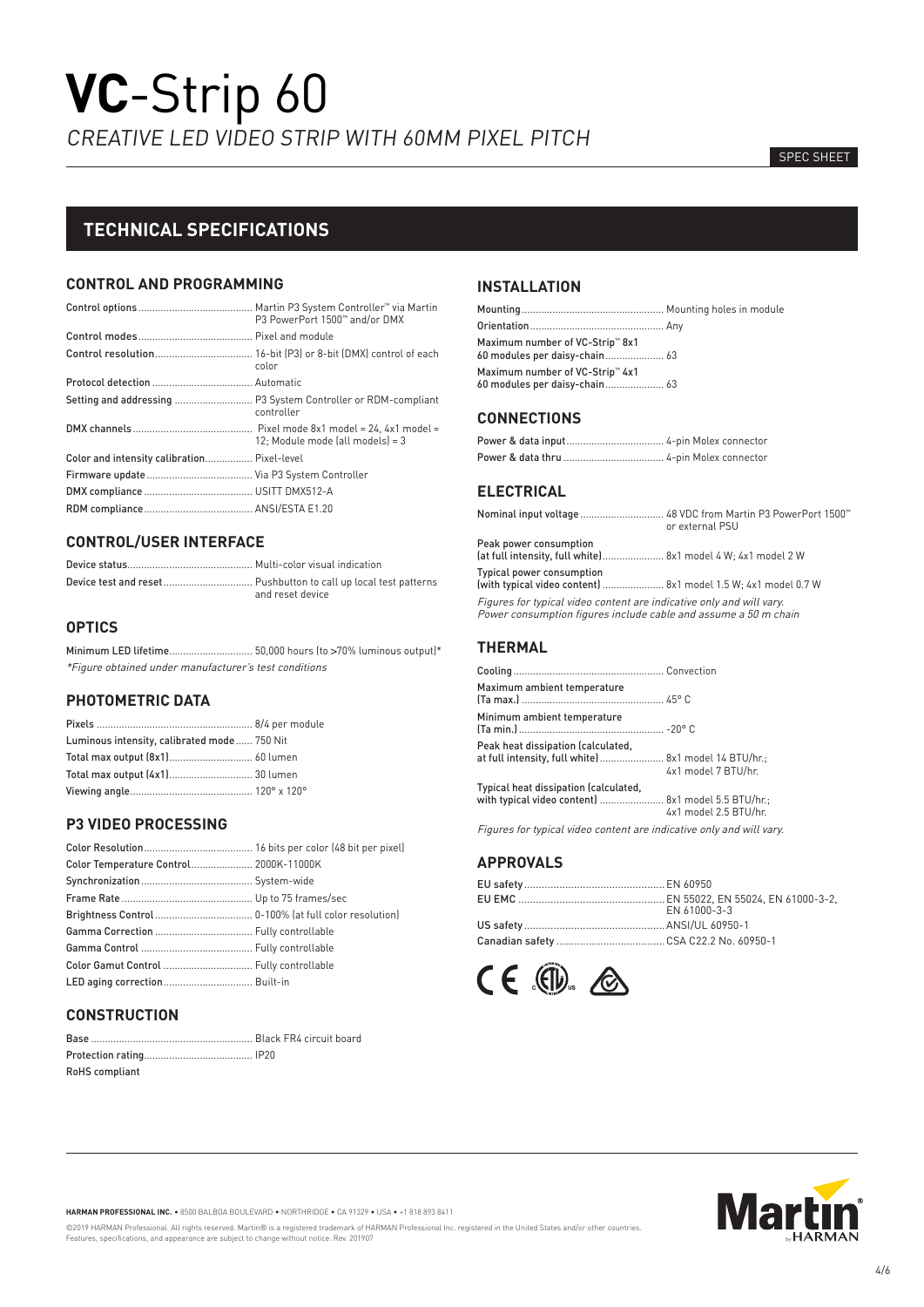#### SPEC SHEET

# **DIMENSIONS**

## **PHYSICAL**

| VC-Strip 8x1 60™ |  |
|------------------|--|
|                  |  |

#### **VC-Strip 4x1 60**™

| $*$ lnoluding 1 mm honed to board gan |  |
|---------------------------------------|--|

\*Including 1 mm board-to-board gap







All dimensions are in mm



**HARMAN PROFESSIONAL INC.** • 8500 BALBOA BOULEVARD • NORTHRIDGE • CA 91329 • USA • +1 818 893 8411

©2019 HARMAN Professional. All rights reserved. Martin® is a registered trademark of HARMAN Professional Inc. registered in the United States and/or other countries.<br>Features, specifications, and appearance are subject to